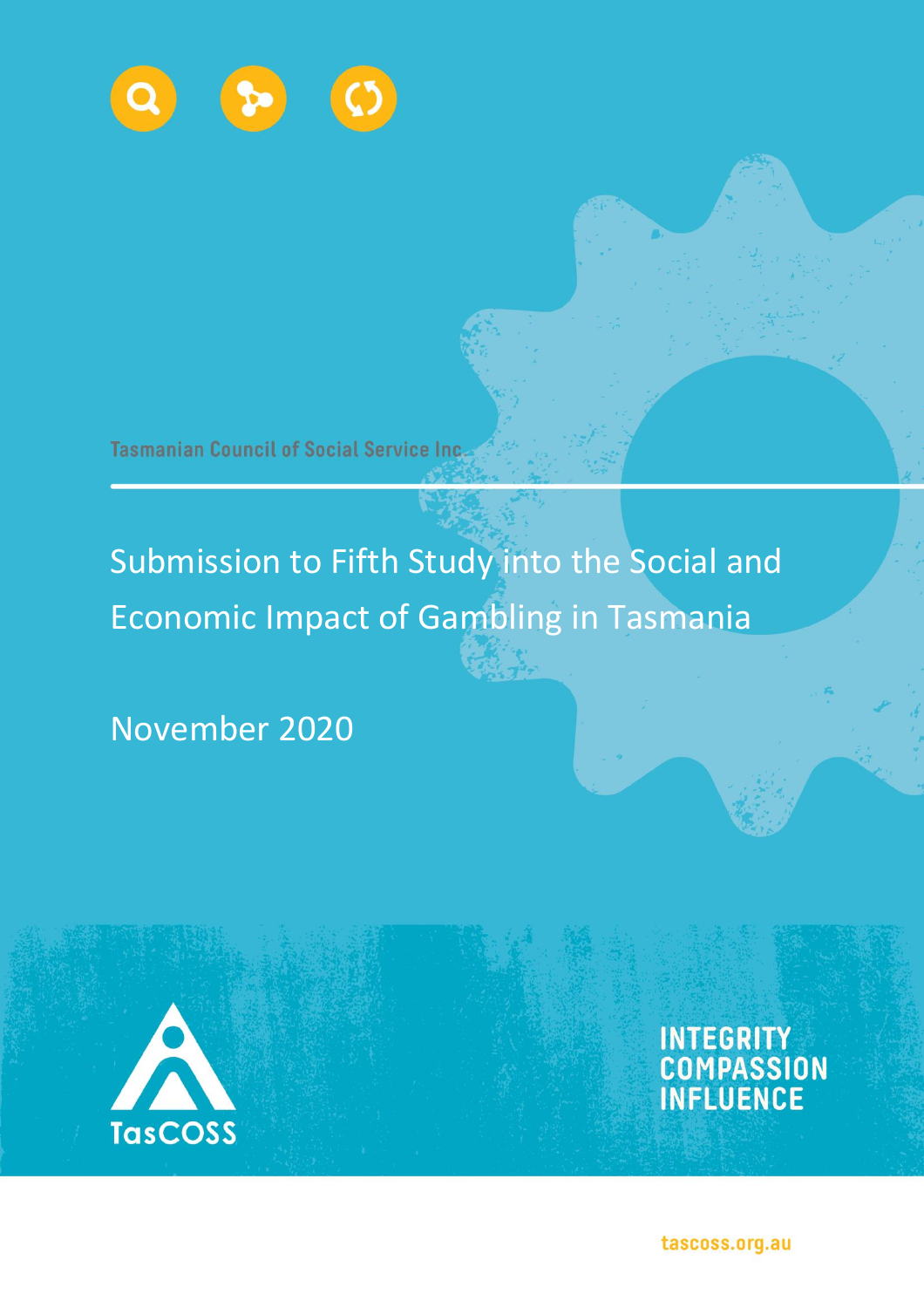

# About TasCOSS

TasCOSS' vision is for one Tasmania, free of poverty and inequality where everyone has the same opportunity. Our mission is two-fold: to act as the peak body for the community services industry in Tasmania; and to challenge and change the systems, attitudes and behaviours that create poverty, inequality and exclusion.

Our membership includes individuals and organisations active in the provision of community services to low-income Tasmanians living in vulnerable and disadvantaged circumstances. TasCOSS represents the interests of our members and their service users to government, regulators, the media and the public. Through our advocacy and policy development, we draw attention to the causes of poverty and disadvantage, and promote the adoption of effective solutions to address these issues.

Please direct any enquiries about this submission to:

Adrienne Picone CEO Ph. 03 6169 9500 Email: Adrienne@tascoss.org.au

#### tascoss.org.au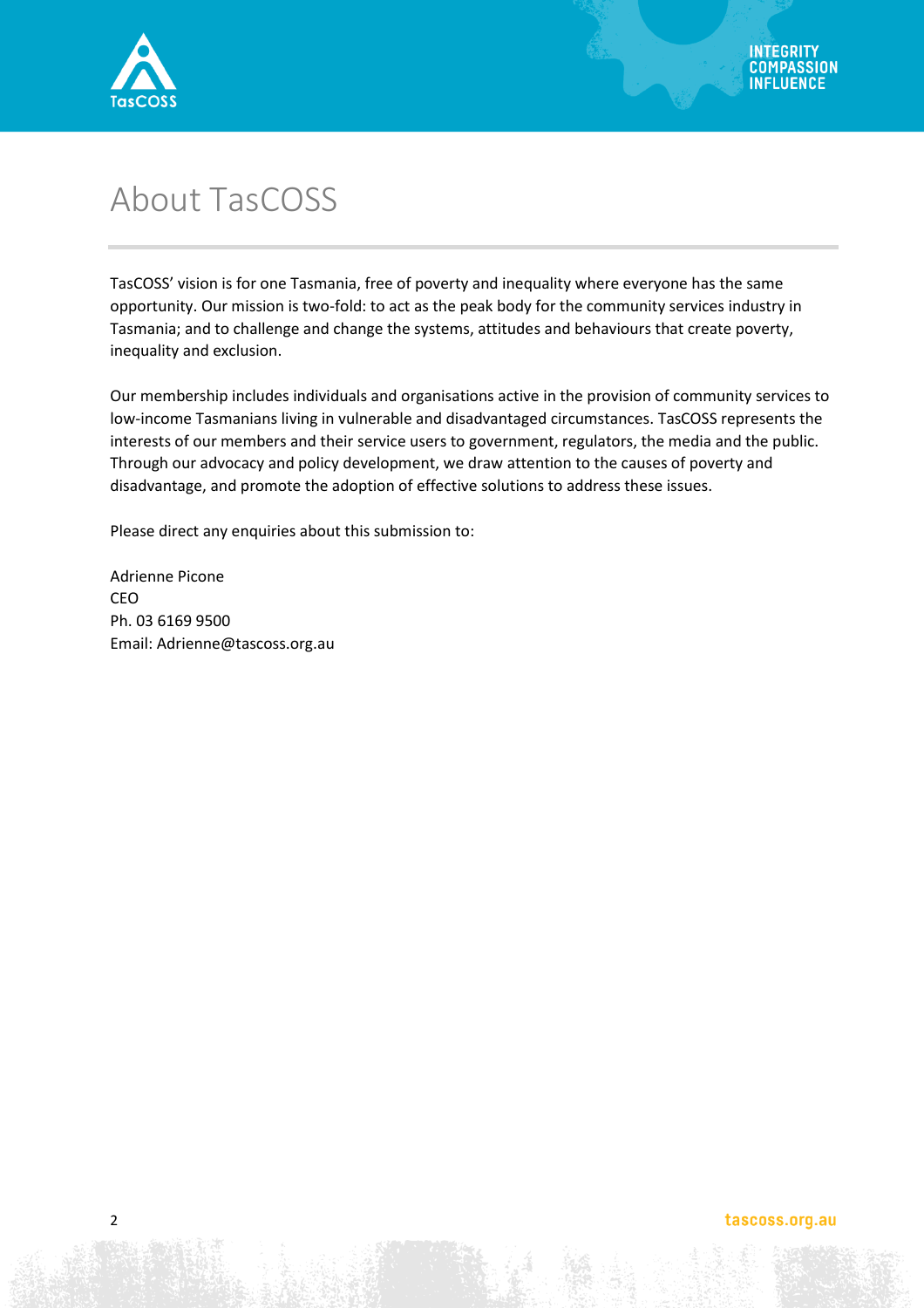

# **Introduction**

Thank you for the opportunity to make a submission to the Fifth Social and Economic Impact Study of Gambling in Tasmania.

A key part of TasCOSS' mission is to challenge the systems, behaviours and attitudes that create poverty, inequality and exclusion – challenges that are experienced disproportionately by Tasmanians who experience harm from gambling. Addressing issues related to gambling requires changing the regulatory systems and legislation that control gambling in the state, the behaviours of gambling venue staff and gamblers, and attitudes towards gambling. The triennial Social and Economic Impact Studies of Gambling in Tasmania (SEIS) present important opportunities to effect these changes, offering as they do the chance for a comprehensive review of continuing patterns and emerging trends in relation to gambling-related harm. The Fifth SEIS comes at a particularly important time, given the impacts of coronavirus-related gambling venue closures and restrictions.

This submission will focus on two aspects of the SEIS discussion paper: benefits and costs of gambling (the costs of gambling harms, regional differences in the concentration of activities, social and economic impacts of gambling); and the impact of COVID-19 on gambling participation.

# **Gambling harms in Tasmania**

According to the prevalence survey conducted in the context of the 2017 SEIS, around 2% of Tasmanian adults – some 7,800 people as of 2016<sup>1</sup> -- either are experiencing harms from gambling or are at moderate risk of such harms.<sup>2</sup> Meanwhile, for every person who experiences problems with gambling, another 5 to 10 people are affected, $3$  meaning that up to 78,000 Tasmanians may be at risk of being affected by harms from gambling.

*Some families are torn apart. I was talking to a community member who advised that their mum stayed out nights gambling; she and their stepdad have since split up. [Neighbourhood House manager]* 

Harm from gambling has an impact on all areas of life. As detailed in a range of TasCOSS submissions<sup>4</sup> and noted by Tasmania's Gambling Support Program Strategic Framework 2019-2023<sup>5</sup>, harmful gambling can result in relationship and family breakdown, alcohol and drug use, anxiety, depression, poor health outcomes, financial difficulties, and criminality. Financial difficulties can further lead to housing, food and transport insecurity and non-criminal legal problems. Beyond the person experiencing gambling problems, family members, friends, employers and colleagues can be affected. <sup>6</sup>

l

<sup>&</sup>lt;sup>1</sup> ABS Census 2016.

<sup>2</sup> [https://www.treasury.tas.gov.au/Documents/Vol%202%20-%20SEIS%202017%20-%2022%20DECEMBER%202017%20-](https://www.treasury.tas.gov.au/Documents/Vol%202%20-%20SEIS%202017%20-%2022%20DECEMBER%202017%20-%20FINAL.pdf) [%20FINAL.pdf.](https://www.treasury.tas.gov.au/Documents/Vol%202%20-%20SEIS%202017%20-%2022%20DECEMBER%202017%20-%20FINAL.pdf)

<sup>3</sup> Law, Margie (2005), *House of Cards.* Anglicare, pp. 1, 3.

<sup>4</sup> See, for example, TasCOSS (2020), Submission to *Future of Gaming in Tasmania: Public Consultation Paper 2020*. <sup>5</sup> https://www.communities.tas.gov.au/disability-community-

services/gambling/about\_gsp#:~:text=The%20Gambling%20Support%20Program%20Strategic%20Framework%20guides%20th e%20delivery%20of,prevent%20and%20reduce%20gambling%20harms.

<sup>6</sup> https://www.communities.tas.gov.au/\_\_data/assets/pdf\_file/0018/43623/Gambling-Support-Program-Strategic-Framework-2019-2023-Final-WEB.pdf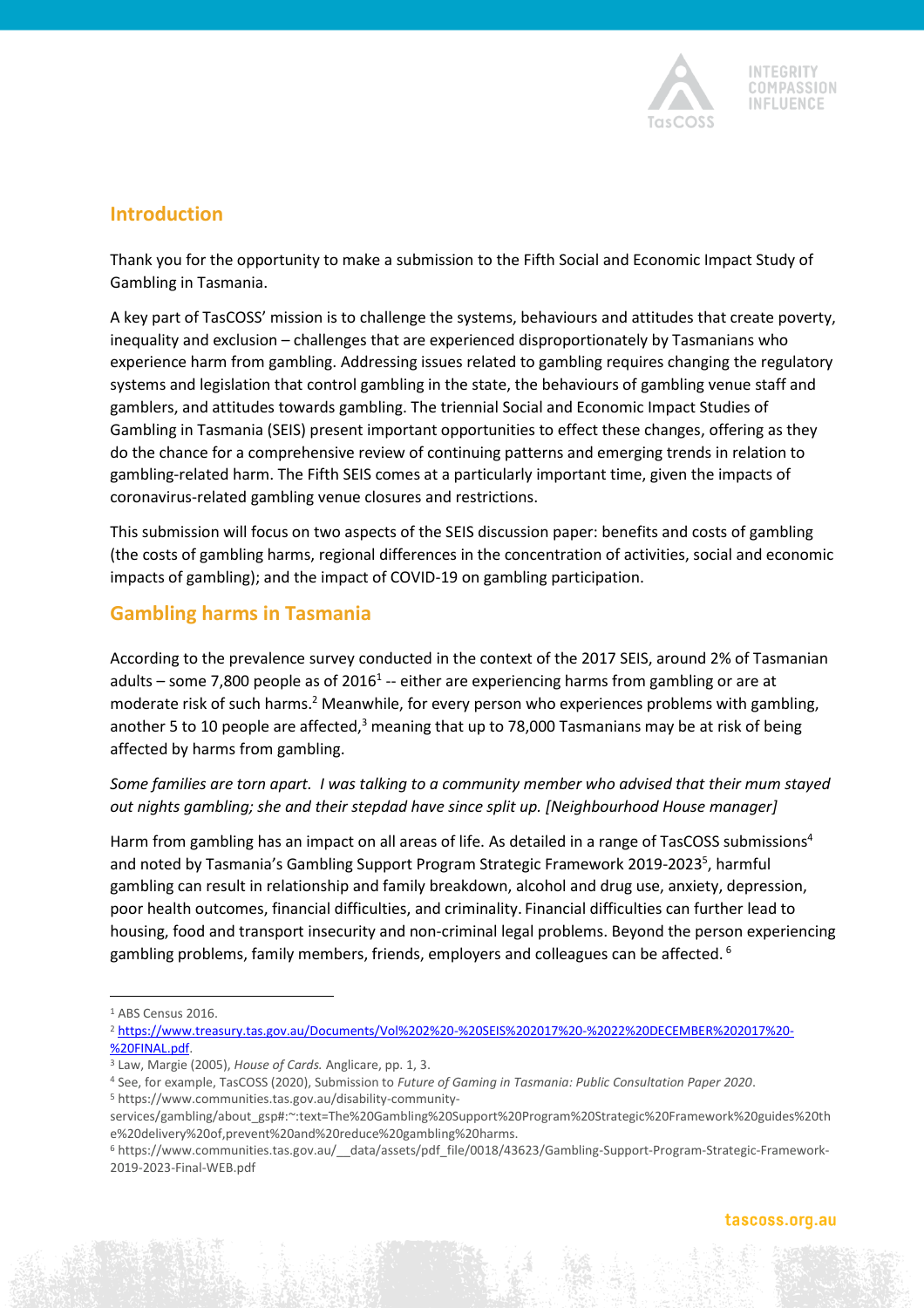

Harms from gambling are disproportionately acute for people on low incomes, who have few resources to buffer themselves against gambling losses. As a consequence, people living in poverty who have gambling problems often end up cutting back on necessities—food, clothing, heating—for themselves and their families.<sup>7</sup>

In consultations for this submission, TasCOSS members told us of the harms that they see in their clients.

*We see people who will take out payday loans in order to enable themselves to keep gambling. Or are forced into a payday loan after the last of their money has been lost on gambling. We occasionally see people who have spent their food money on gambling. [Emergency relief service manager]*

*[A community member] has been gambling heavily. He is in extreme debt now and owes a lot of community members money. He has had to relocate for fear of retribution. He said that if it wasn't for one of his close friends supporting him at this time he 'would not be here.' [Neighbourhood House manager]*

Harms from gambling are also disproportionately associated with electronic gaming machines (EGMs, or 'pokies'). High-loss electronic poker machines – and Australia has the fastest, highest loss machines in the world<sup>8</sup> -- are designed to be addictive, and are easily the most addictive form of legalised gambling available today.<sup>9</sup> As previous SEIS reports have indicated, Tasmanians who are experiencing problems with gambling are disproportionately likely to use EGMs or to cite EGMs as their main cause of problems.<sup>10</sup> As one service provider told the 2017 Tasmanian Parliamentary Joint Select Committee on Future Gaming Markets, "Of the clients who come to us because they have a problem with gambling, the majority cite gaming machines in clubs and pubs as part or all of their problem."<sup>11</sup>

These harms are magnified in Tasmanian communities of socio-economic disadvantage, where there are high concentrations of poker machines and where moderate risk/problem gambling is highest.<sup>12</sup>

 $\overline{a}$ 

- <http://www.med.monash.edu.au/healthsci/news/why-are-pokies-so-addictive.html>
- 10 See for example<https://www.treasury.tas.gov.au/Documents/20150109SEISVolume1FINAL.PDF> p. 34;

[https://www.treasury.tas.gov.au/Documents/Volume%201%20-%20Industry%20Trends%20and%20Impacts.PDF,](https://www.treasury.tas.gov.au/Documents/Volume%201%20-%20Industry%20Trends%20and%20Impacts.PDF) p. 80. <sup>11</sup> [https://www.parliament.tas.gov.au/Ctee/Joint/Reports/FGM/fgm.rep.170927.reportfinalforprinting.sw.pdf,](https://www.parliament.tas.gov.au/Ctee/Joint/Reports/FGM/fgm.rep.170927.reportfinalforprinting.sw.pdf) p. 45. <sup>12</sup> The Allen Consulting Group, *Social and Economic Impact Study of Gambling in Tasmania*, 2011, p 7

<sup>7</sup> Law 2005, p. 43.

<sup>8</sup> Stop the Loss factsheet.

<sup>9</sup> Harrigan, Kevin (2010) "Why are pokies so addictive?" Monash University presentation,

[https://www.austgamingcouncil.org.au/sites/default/files/secondgamblingSEISsummary.pdf;](https://www.austgamingcouncil.org.au/sites/default/files/secondgamblingSEISsummary.pdf) SEIS 2011, Vol. 2, p. Xi.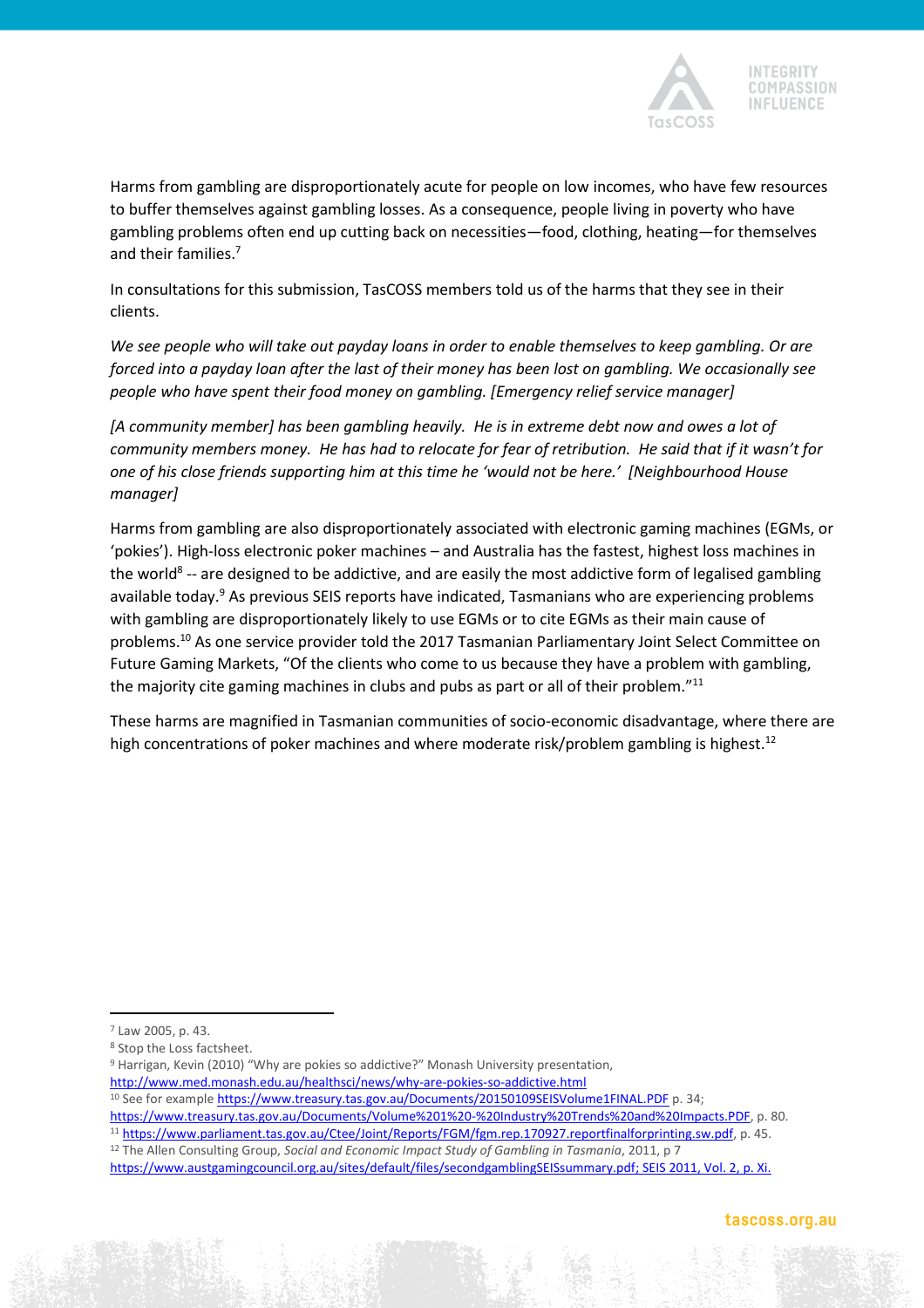

| Legislative Council Electorate                  | Poker<br>machines <sup>13</sup> | SEIFA quintile of<br>advantage/disadvantage<br>(relevant LGAs) <sup>14</sup> |  |
|-------------------------------------------------|---------------------------------|------------------------------------------------------------------------------|--|
| Murchison (Burnie, Smithton, Wynyard,           | 305                             | 1 (Most disadvantaged)                                                       |  |
| Somerset, Queenstown, Strahan, Rosebery,        |                                 |                                                                              |  |
| Zeehan)                                         |                                 |                                                                              |  |
| Mersey (Devonport, East Devonport, Port Sorell, | 280                             | $\mathbf{1}$                                                                 |  |
| Latrobe)                                        |                                 |                                                                              |  |
| Montgomery (Ulverstone, Burnie, Sheffield,      | 180<br>$1 - 2$                  |                                                                              |  |
| Penguin)                                        |                                 |                                                                              |  |
| Windemere (George Town, Ravenswood,             | 180                             | $1 - 2$                                                                      |  |
| Launceston CBD, Mowbray, Rocherlea)             |                                 |                                                                              |  |
| Elwick (Moonah, Glenorchy, Derwent Park)        | 180                             | $\mathbf{1}$                                                                 |  |
| McIntyre (Scottsdale, St Helens, Bridport,      | 165                             | $1\,$                                                                        |  |
| Westbury, Deloraine, Longford, Perth)           |                                 |                                                                              |  |
| Launceston (Launceston CBD, Kings Meadows,      | 161                             | $\overline{2}$                                                               |  |
| Newstead)                                       |                                 |                                                                              |  |
| Prosser (Campbell Town, Dodges Ferry,           | 150                             | $1 - 3$                                                                      |  |
| Dunalley, Sorell, Orford, Bicheno, Brighton)    |                                 |                                                                              |  |
| Rosevears (Launceston, Exeter, Beauty Point,    | 3<br>145                        |                                                                              |  |
| Prospect, Riverside)                            |                                 |                                                                              |  |
| Hobart (Hobart CBD, North Hobart, West          | 139                             | 5 (Most advantaged)                                                          |  |
| Hobart)                                         |                                 |                                                                              |  |
| Derwent (New Norfolk, Claremont, Bridgewater,   | 138                             | $\mathbf{1}$                                                                 |  |
| Berriedale)                                     |                                 |                                                                              |  |
| Pembroke (Lindisfarne, Mornington, Howrah,      | 120                             | $\overline{4}$                                                               |  |
| Bellerive)                                      |                                 |                                                                              |  |
| Rumney (Midway Point, Lauderdale, East Risdon)  | 85                              | $\overline{4}$                                                               |  |
| Huon (Dover, Snug, Huonville)                   | 57                              | 3                                                                            |  |
| Nelson (Kingston)                               | 30                              | 5                                                                            |  |

#### **Table 1: Number of poker machines by Legislative Council electorate**

# **The impact of COVID-19**

In April and May 2020, Tasmanians lost no money on EGMs due to venue closures.<sup>15</sup> However, EGM gambling expenditures have risen sharply since pubs and clubs reopened, to levels not seen prior to the pandemic. In the month of July 2019, Tasmanians spent \$15,412,281 on gaming machines in the state. In the month of July 2020, they spent \$19,428,375 – 26% more, even though the total number of

l 13 [https://www.google.com/maps/d/u/0/viewer?mid=1vEnabUMhNcwJkuBgyJUUfhdIodrsZtZT&ll=-](https://www.google.com/maps/d/u/0/viewer?mid=1vEnabUMhNcwJkuBgyJUUfhdIodrsZtZT&ll=-42.18037216385536%2C146.3836931445312&z=7) [42.18037216385536%2C146.3836931445312&z=7](https://www.google.com/maps/d/u/0/viewer?mid=1vEnabUMhNcwJkuBgyJUUfhdIodrsZtZT&ll=-42.18037216385536%2C146.3836931445312&z=7) 14

https://www.abs.gov.au/ausstats/abs@.nsf/Lookup/by%20Subject/2033.0.55.001~2016~Main%20Features~IRSAD%20Interacti ve%20Map~16

<sup>15</sup> https://www.treasury.tas.gov.au/liquor-and-gaming/legislation-and-data/gambling-industry-data/electronic-gamingmachine-expenditure-by-municipality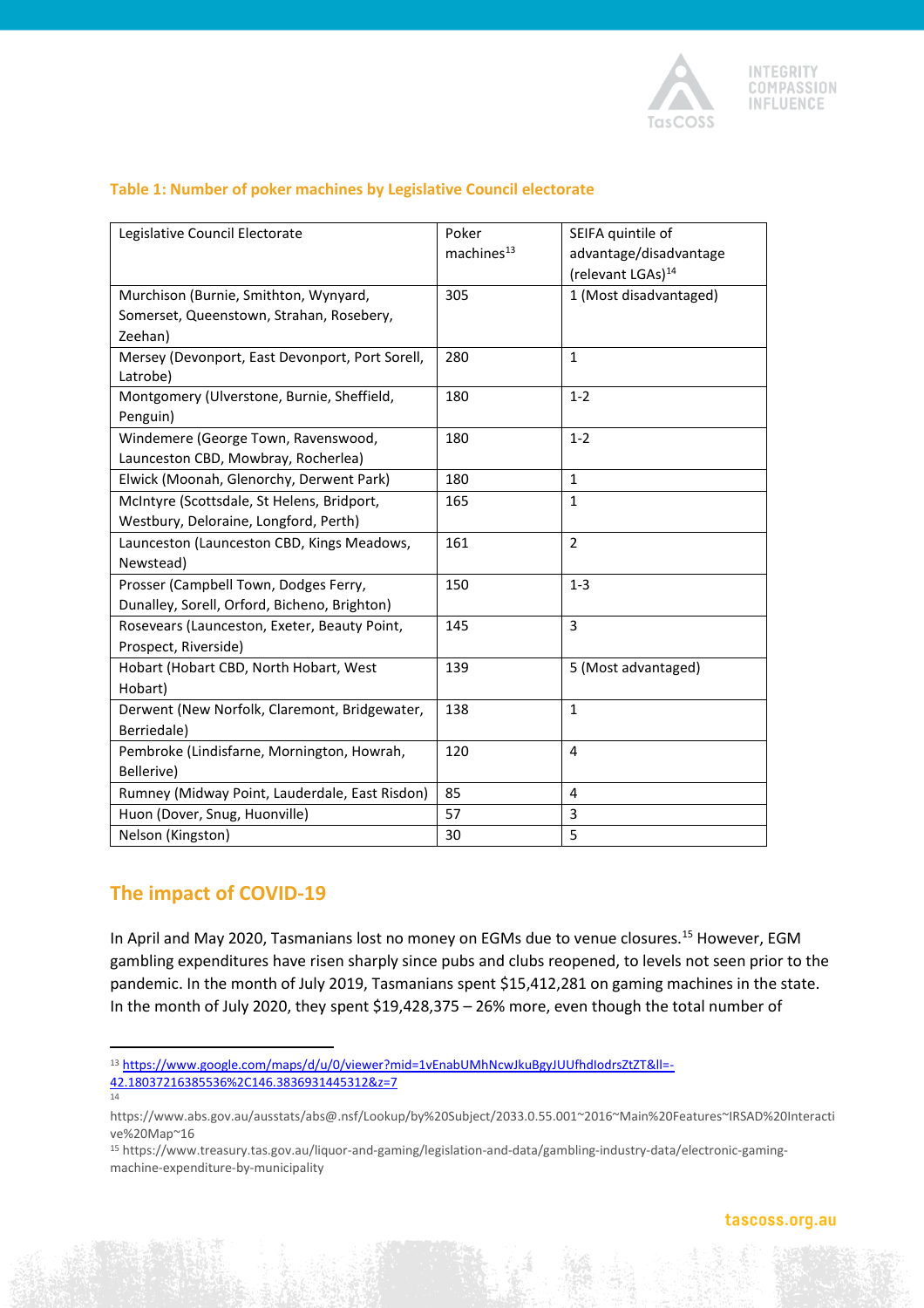

gaming machines in the state had dropped by 15.<sup>16</sup> Gamblers in Glenorchy, the municipality with the highest losses, spent \$2,271,439 in July 2020, compared with \$1,881,564 in July 2019 – an increase of 21%.<sup>17</sup>

Since the initial rush back into gambling venues, some of these increases have begun to subside. However, in a few municipalities, expenditures continue to grow. In some cases (Dorset, West Tamar), expenditures still are below or close to those of a year ago. In others, however (West Coast, Sorell, Launceston, Northern Midlands, Clarence) expenditures continue to grow above pre-COVID levels. Particularly in municipalities where the average monthly spend per machine is above or close to the state municipality average (Clarence, Launceston), these trends warrant following.

| <b>Municipality</b>                     | # of<br>EGMs <sup>19</sup> | <b>July 2020</b> | <b>July 2019</b> | Percentage<br>increase<br>between<br><b>July 2019</b><br>and July<br>2020 | August 2020             | Percentage<br>increase<br>between<br><b>July 2020</b><br>and August<br>2020 | Percentage<br>increase<br>between<br><b>July 2019</b><br>and August<br>2020 | Average<br>spend<br>per<br>machine,<br>August<br>2020 |
|-----------------------------------------|----------------------------|------------------|------------------|---------------------------------------------------------------------------|-------------------------|-----------------------------------------------------------------------------|-----------------------------------------------------------------------------|-------------------------------------------------------|
| <b>Burnie</b>                           | 210                        | \$754,517        | \$673,701        | 11.9%                                                                     | \$681,442               |                                                                             |                                                                             | \$3244                                                |
| <b>Central Coast</b>                    | 135                        | \$752,973        | \$590,212        | 27.5%                                                                     | \$752,322.              |                                                                             |                                                                             | \$3350                                                |
| Clarence                                | 180                        | \$974,906        | \$850,210        | 14.7%                                                                     | \$987,8941              | 1.3%                                                                        | 16.2%                                                                       | \$5488                                                |
| Devonport                               | 230                        | \$1,124,142      | \$965,640        | 16.4%                                                                     | \$1,091,362             |                                                                             |                                                                             | \$4745                                                |
| <b>Dorset</b>                           | 45                         | \$89,117         | \$108,676        | $-21.9%$                                                                  | \$109,448               | 22.8%                                                                       | 1%                                                                          | \$2433                                                |
| Glenorchy                               | 240                        | \$2,271,439      | \$1,881,564      | 20.7%                                                                     | \$2,158,122             |                                                                             |                                                                             | \$8992                                                |
| Hobart                                  | 124                        | \$438,010        | \$390,990        | 12%                                                                       | \$393,237               |                                                                             |                                                                             | \$3171                                                |
| Launceston                              | 366                        | \$1,782,476      | \$1,460,109      | 22%                                                                       | \$1,792,128             | 1%                                                                          | 22.7%                                                                       | \$4896                                                |
| <b>Northern</b><br><b>Midlands</b>      | 60                         | \$119,867        | \$112,018        | 7%                                                                        | \$130,920               | 9.2%                                                                        | 16.9%                                                                       | \$2182                                                |
| Sorell                                  | 90                         | \$311,638        | \$271,449        | 14.8%                                                                     | \$336,500.              | 7.9%                                                                        | 24%                                                                         | \$3738                                                |
| Waratah-<br>Wynyard                     | 110                        | \$548,489        | \$529,503        | 3.6%                                                                      | \$505,861               |                                                                             |                                                                             | \$4598                                                |
| <b>West Coast</b>                       | 65                         | \$145,045        | \$140,602        | 3.2%                                                                      | $$182,505$ <sup>1</sup> | 25.8%                                                                       | 29.8%                                                                       | \$2807                                                |
| <b>West Tamar</b>                       | 65                         | \$194,079        | \$207,660        | $-7%$                                                                     | \$198,5321              | 2.3%                                                                        |                                                                             | \$3054                                                |
| Remaining<br>municipalities<br>combined | 380                        | \$2,028,503      | \$1,685,457      | 20.3%                                                                     | \$1,983,830             |                                                                             |                                                                             | \$5220                                                |
| Total<br>municipalities                 | 2300                       | \$11,535,209     | \$9,867,797      | 16.9%                                                                     | \$11,304,110            |                                                                             |                                                                             | \$4914                                                |
| Combined<br>casinos                     | 1185                       | \$7,893,166      | \$5,544,483      | 42.3%                                                                     | \$7,250,325             |                                                                             |                                                                             | \$6118                                                |
| <b>Tasmania</b>                         | 3485                       | \$19,428,375     | \$15,412,280     | 26%                                                                       | \$18,554,435            |                                                                             |                                                                             | \$5324                                                |

#### **Table 2: Breakdown of expenditure post-reopening by LGA<sup>18</sup>**

<sup>16</sup> https://www.treasury.tas.gov.au/liquor-and-gaming/legislation-and-data/gambling-industry-data/electronic-gamingmachine-expenditure-by-rolling-year

<sup>17</sup> https://www.treasury.tas.gov.au/liquor-and-gaming/legislation-and-data/gambling-industry-data/electronic-gamingmachine-expenditure-by-municipality

<sup>18</sup> [https://www.treasury.tas.gov.au/liquor-and-gaming/legislation-and-data/gambling-industry-data/electronic-gaming](https://www.treasury.tas.gov.au/liquor-and-gaming/legislation-and-data/gambling-industry-data/electronic-gaming-machine-expenditure-by-municipality)[machine-expenditure-by-municipality](https://www.treasury.tas.gov.au/liquor-and-gaming/legislation-and-data/gambling-industry-data/electronic-gaming-machine-expenditure-by-municipality) [; https://www.treasury.tas.gov.au/liquor-and-gaming/legislation-and-data/gambling](https://www.treasury.tas.gov.au/liquor-and-gaming/legislation-and-data/gambling-industry-data/electronic-gaming-machine-expenditure-by-financial-year)[industry-data/electronic-gaming-machine-expenditure-by-financial-year](https://www.treasury.tas.gov.au/liquor-and-gaming/legislation-and-data/gambling-industry-data/electronic-gaming-machine-expenditure-by-financial-year)

<sup>19</sup> [https://www.treasury.tas.gov.au/liquor-and-gaming/legislation-and-data/gambling-industry-data/gaming-and-wagering](https://www.treasury.tas.gov.au/liquor-and-gaming/legislation-and-data/gambling-industry-data/gaming-and-wagering-industry-data)[industry-data;](https://www.treasury.tas.gov.au/liquor-and-gaming/legislation-and-data/gambling-industry-data/gaming-and-wagering-industry-data)<https://www.treasury.tas.gov.au/liquor-and-gaming/legislation-and-data/gambling-industry-data>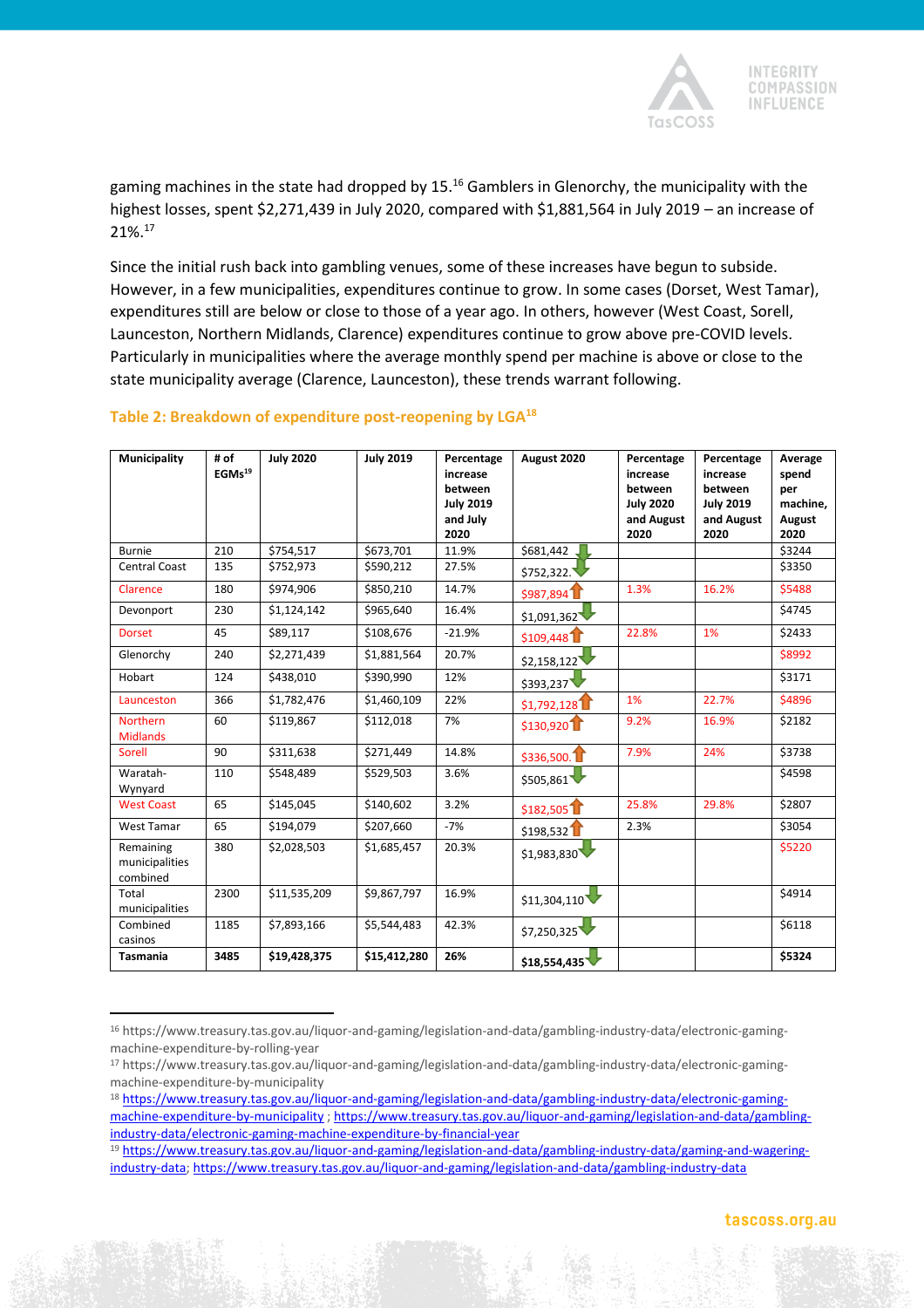

Gambling problems are frequently linked to social isolation, loneliness and boredom.<sup>20</sup> The enforced isolation of coronavirus-related social distancing measures has left many Tasmanians more vulnerable to the impulse to gamble. Indeed, an Australian Gambling Research Centre Australia-wide study of gamblers found that almost 1 in 3 survey participants signed up for a new online betting account during COVID-10, and the proportion of participants gambling 4 or more times a week increased from 23% to 32%.<sup>21</sup> TasCOSS members have expressed concerns that during lockdown, a substantial proportion of gambling clients who regularly used gaming machines may have turned to other forms of gambling, including on-line gambling and the range of Tattersalls gambling products (scratchies, TattsLotto); one study suggests that the proportion may have been as high as 50%.<sup>22</sup>

At the same time, some Tasmanians have used venue closures as a circuit-breaker to address their problems with gambling, particularly since the Coronavirus Supplement of \$550/fortnight has helped address financial issues. As the piece above suggests, around 50% of gambling clients may NOT have turned to other forms, leading to an overall improvement in their situations during this period.<sup>23</sup>

# **Recommendations**

As a state, Tasmania needs to come up with more effective solutions to address the harms caused by gambling. This means putting gambling harm, the people it affects, and the inequities it is driven by and creates—rather than the current 'informed choices' and 'support'--at the heart of Tasmania's approaches to addressing harms caused by gambling.<sup>24</sup> New Zealand's Strategy to Prevent and Minimise Gambling Harm, for instance, has as its first object the reduction in gambling-harm-related inequities between population groups.<sup>25</sup>

To reduce the harms caused by gambling and to permit Tasmanians to participate in decision-making about activities in their communities that prevent and minimise gambling harm, Tasmania needs:

**Stronger harm minimisation measures**. TasCOSS is pleased that the Tasmanian Government has continued in recent years to extend harm minimisation measures in venues. Nevertheless, TasCOSS members who provide gambling support services tell us that aspects of the regulatory environment still need strengthening. In particular, the Responsible Gambling Mandatory Code of Practice, under the *Gaming Control Act 1993*, even in its latest form, still does not appear to give staff sufficient authority to intervene where they see possible harm occurring. At the same time, staff codes of conduct are subject to human error and interpretation, particularly in the absence of clear-cut provisions such as automated interventions.

<sup>20</sup> Law 2005, p. 27.

<sup>&</sup>lt;sup>21</sup> https://aifs.gov.au/agrc/sites/default/files/publication-documents/2009\_gambling\_in\_australia\_during\_covid-19.pdf

<sup>&</sup>lt;sup>22</sup> See, for instance, Lovrin, M (2020) "Snapshot of Tasmania: gambling trends during COVID." National Association for Gambling Studies Bulletin, August, p. 3.

<sup>23</sup> *Ibid.*

<sup>&</sup>lt;sup>24</sup> https://www.communities.tas.gov.au/ data/assets/pdf file/0018/43623/Gambling-Support-Program-Strategic-Framework-[2019-2023-Final-WEB.pdf](https://www.communities.tas.gov.au/__data/assets/pdf_file/0018/43623/Gambling-Support-Program-Strategic-Framework-2019-2023-Final-WEB.pdf)

<sup>25</sup> <https://www.health.govt.nz/system/files/documents/publications/hp7137-strategy-minimise-gambling-harm-jun19.pdf>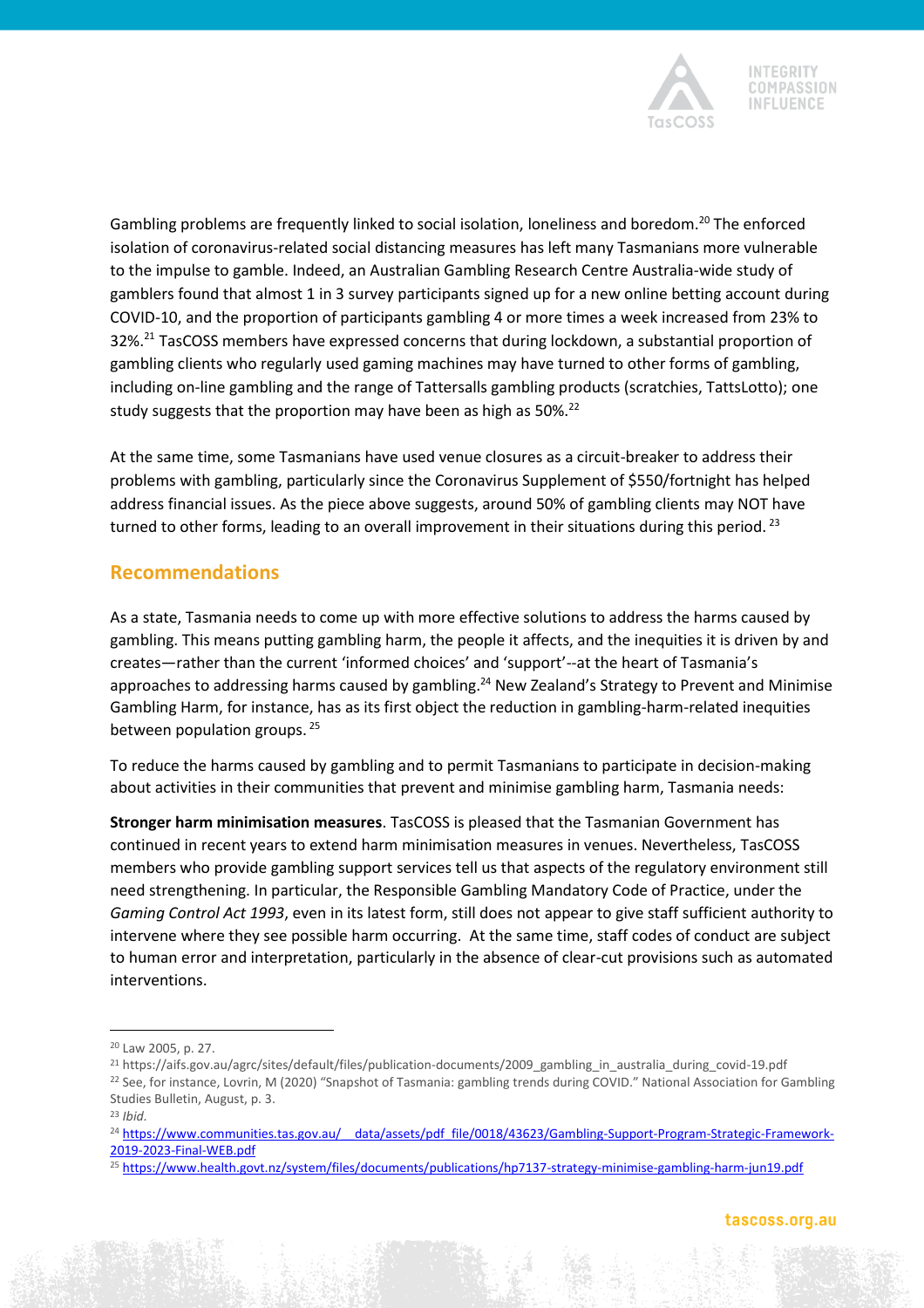

#### *[Our client] goes to Launceston and Hobart to gamble at the bigger casinos. She has tried [unsuccessfully] getting herself barred. [Neighbourhood House manager]*

We believe the Code should be reviewed with the aim of mandating intervention where staff see harm occurring. In addition, and as detailed in previous TasCOSS submissions,<sup>26</sup> there is growing evidence to suggest that pre-commitment, one-dollar maximum bets or other machine design changes may yield significantly more effective harm minimisation effects than in-venue practices. <sup>27</sup> Restricting opening hours of EGM venues has also shown to reduce harms from gambling.<sup>28</sup> Many of these measures indeed have been recommended by entities including the TLGC and the Productivity Commission.<sup>29</sup>

- **Recommendation**: EGMs should be subject to:
	- o Mandatory pre-commitment to bet limits. Norway has found that bet limits both help people with gambling problems to adhere to pre-set limits and assist them in avoiding loss-chasing. 30
	- o Maximum \$1 bets, which would reduce a player's potential hourly losses to 20% of their current \$600. <sup>31</sup> Tasmania's current maximum bet is \$5; for poker machines in clubs and pubs in the UK, the maximum bet is less than AUD\$2.<sup>32</sup>
	- $\circ$  Slower spin speeds. Tasmania's spin speed is 3.5 seconds, compared to Western Australia's 5 seconds.<sup>33</sup>
	- o Set win limits in clubs/hotels. Tasmania current has no limits on wins; by contrast, South Australia has win limits of \$10,000 and Queensland has win limits of \$10,000/\$25,000 (Jackpot).
	- $\circ$  Delivery of winnings over \$500 by cheque, as in the Northern Territory, compared to Tasmania's \$1000.<sup>34</sup>
	- o Increase in the minimum payout percentage (return to player, or RTP), which in Tasmania stands at 85% in clubs, hotels and casinos. In clubs and hotels, Western Australia returns 90%, South Australia 87.5%, Victoria/ACT 87%, and Queensland 85%- 92%; in casinos, Queensland returns 90%, and the Northern Territory 88%.<sup>35</sup>
- **Recommendation**: The Tasmanian Government should:
	- o Review the Responsible Gambling Mandatory Code of Practice to mandate staff to intervene where they see gambling harm occurring.

https://www.sciencedirect.com/science/article/pii/S0306460318311444

<sup>26</sup> TasCOSS (2017) *Submission to the First Review of the Responsible Gambling Mandatory Code of Practice for Tasmania.*  <sup>27</sup> Livingstone, C., Rintoul, A. and Francis, L., 2014, 'What is the evidence for harm minimisation measures in gambling venues?' Evidence Base. no. 2, p.17.

<sup>&</sup>lt;sup>28</sup> Eg McMahon et al., 2019, "Effects of prevention and harm reduction interventions on gambling behaviours and gamblingrelated harm: an umbrella review." Addictive Behaviours, Vol. 90, March, pp. 380-388.

<sup>29</sup> Productivity Commission *Gambling*, 2010 [https://www.pc.gov.au/inquiries/completed/gambling-2010/report/gambling](https://www.pc.gov.au/inquiries/completed/gambling-2010/report/gambling-report-volume1.pdf)[report-volume1.pdf](https://www.pc.gov.au/inquiries/completed/gambling-2010/report/gambling-report-volume1.pdf)

<sup>30</sup> <https://www.ncbi.nlm.nih.gov/pmc/articles/PMC5323476/>

<sup>31</sup> [https://www.anglicare-tas.org.au/content/uploads/dlm\\_uploads/2019/07/SARC-Pokies-Cause-Harm-Key-Facts.pdf](https://www.anglicare-tas.org.au/content/uploads/dlm_uploads/2019/07/SARC-Pokies-Cause-Harm-Key-Facts.pdf)

<sup>32</sup> [https://www.anglicare-tas.org.au/content/uploads/dlm\\_uploads/2019/07/SARC-Pokies-Cause-Harm-Key-Facts.pdf](https://www.anglicare-tas.org.au/content/uploads/dlm_uploads/2019/07/SARC-Pokies-Cause-Harm-Key-Facts.pdf)

<sup>33</sup> [https://www.anglicare-tas.org.au/content/uploads/dlm\\_uploads/2019/07/SARC-Pokies-Cause-Harm-Key-Facts.pdf](https://www.anglicare-tas.org.au/content/uploads/dlm_uploads/2019/07/SARC-Pokies-Cause-Harm-Key-Facts.pdf)

<sup>34</sup> http://www.onlinepokies.com/state-regulations.htm

<sup>35</sup> http://www.onlinepokies.com/state-regulations.htm